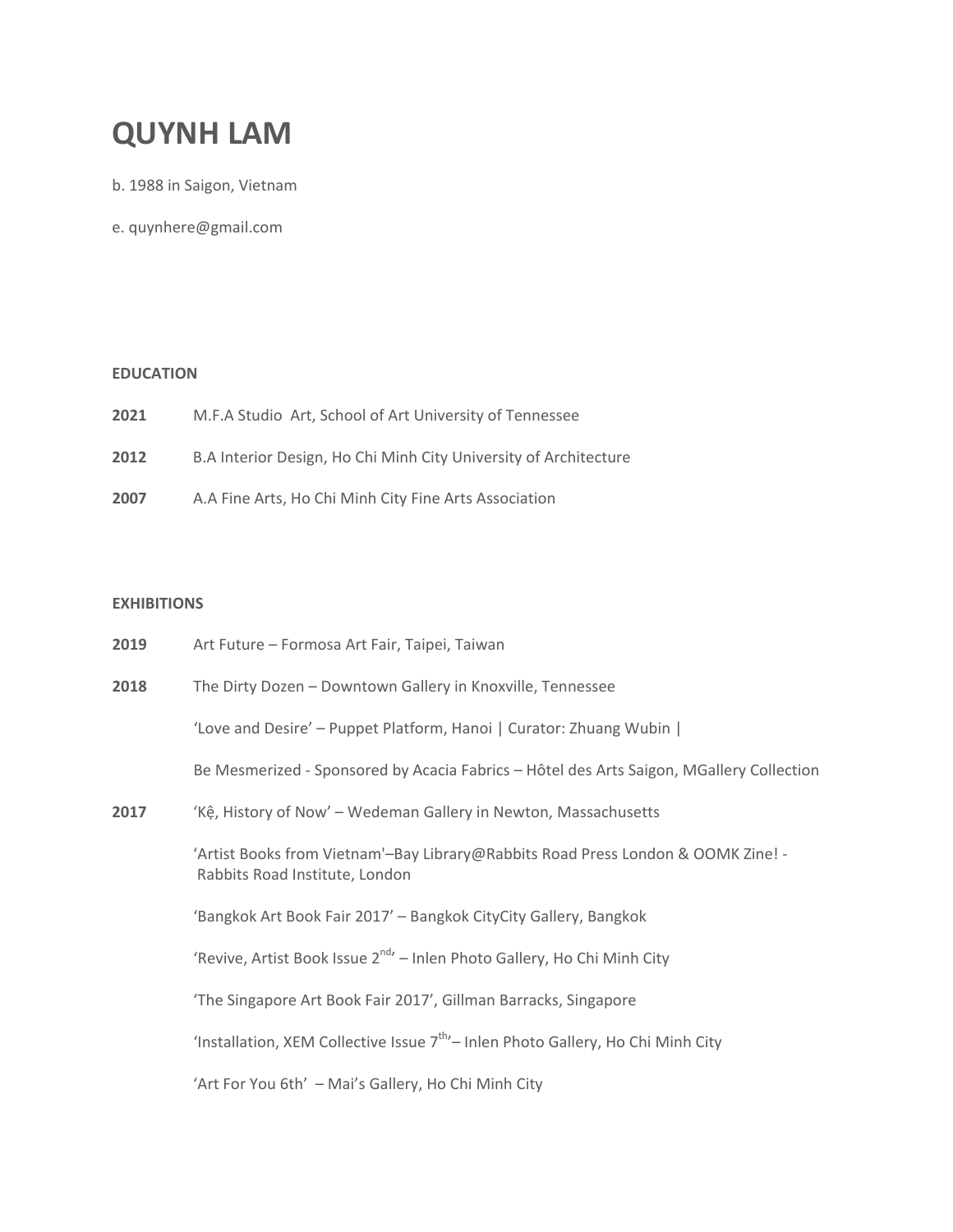| 2016 | 'Under One Sky' - Imago Mundi Project, Dianxi Science and Technology Normal University in<br>Lincang, Yunnan, China             |
|------|---------------------------------------------------------------------------------------------------------------------------------|
|      | 'Vietnam Artists Book Project' - The Editorial Marketplace, Asia Art Archive and<br>Vernacular Institute - Taipei Biennial 2016 |
|      | 'Month of Art Practice' site-specific installations - Heritage Space in Hanoi                                                   |
|      | 'Saigon Artbook 6th Edition' - The Factory Contemporary Arts Centre, Ho Chi Minh City                                           |
|      | 'Singapore Artist Book 2016' - ArtScience Museum, Singapore                                                                     |
|      | 'Out of Museum' - Sao La Gallery, Ho Chi Minh City Fine Arts Museum                                                             |
| 2015 | 'March: Art Walk' - Sao La Gallery, Ho Chi Minh City Fine Arts Museum                                                           |
| 2013 | 'Secular Tree', solo performance art - Mai's Gallery, Ho Chi Minh City                                                          |
|      | 'Conceptual Photography workshop' - Zero Station, Ho Chi Minh City<br>Curator/ Researcher: Zhuang Wubin                         |
| 2011 | 'The Red Thread', group performance art - Ferro-concrete Drilling and Cutting Studio,<br>Ho Chi Minh City                       |
| 2010 | 'Eden Mall Saigon', solo performance art - Ferro-concrete Drilling and Cutting Studio,<br>Ho Chi Minh City                      |

# **AWARDS/ HONORS**

| 2018 | Art Future Prize 2019<br> Nominee list of 15 emerging young artists in Asia   Special Jury Prize                                                                                        |
|------|-----------------------------------------------------------------------------------------------------------------------------------------------------------------------------------------|
|      | Fulbright Scholarship - Funded by the U.S. government                                                                                                                                   |
|      | World Fellowship - Funded by The Delta Kappa Gamma Society International<br>  23 World Fellowship recipients for 2018-2019  <br>  Leading Women Educators Impacting Education Worldwide |
| 2016 | 'Vietnam Artists Book' Prize – Indochina Arts Partnership & CDEF Grant<br>(Danish Cultural Development and Exchange Fund)                                                               |
| 2014 | First prize ('Red memoirs' artwork), 'Red - Conceptual Photography'                                                                                                                     |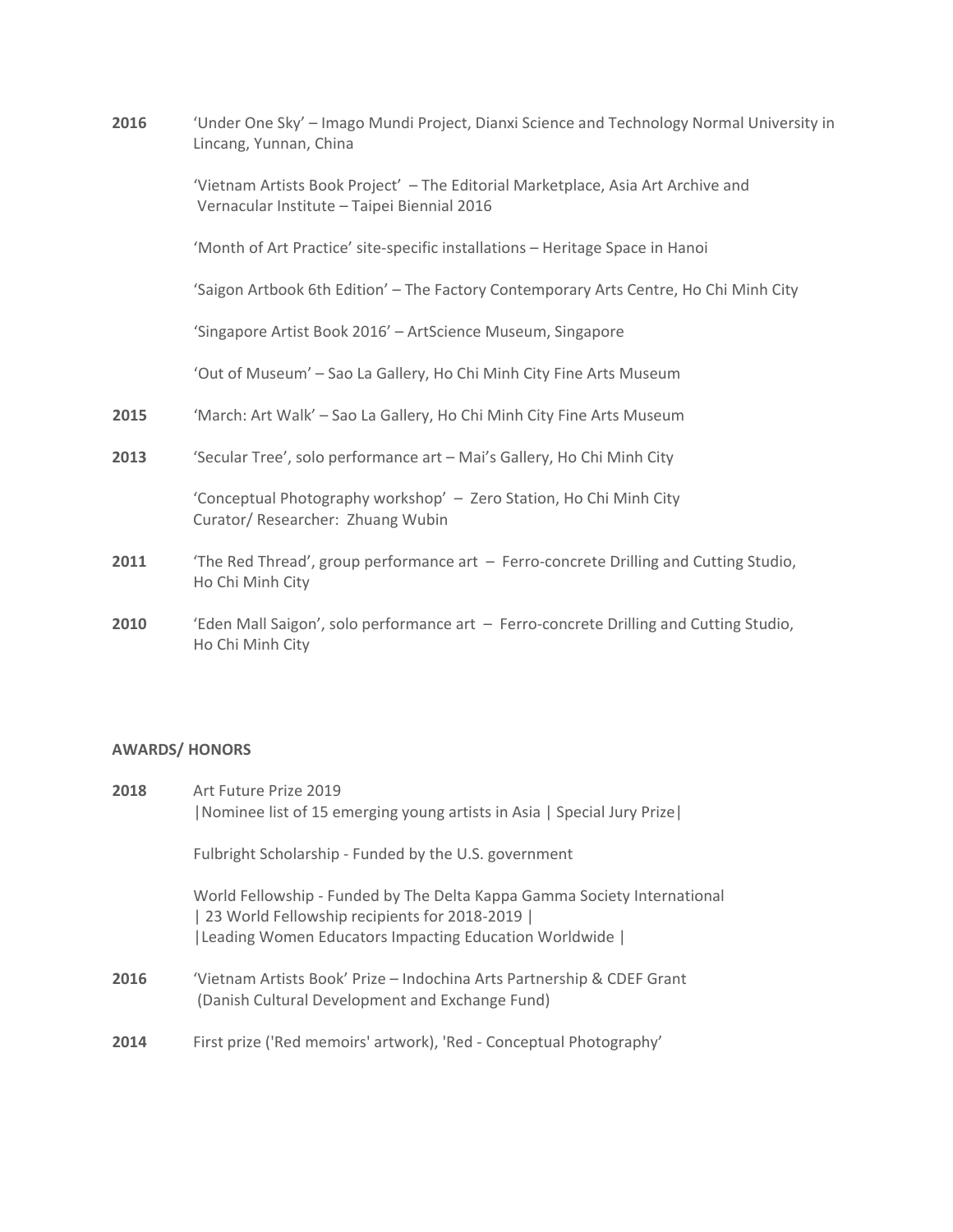#### **RESIDENCIES**

| 2018 | 'Art and War and Genocide Residency' - Maine, USA                                    |
|------|--------------------------------------------------------------------------------------|
| 2016 | 'Month of Arts Practice-Limited 'n Infinite' - Heritage Space, Hanoi                 |
|      | 'Artist in Residency program – New Space Arts Foundation, Hue City                   |
|      | 'Demilitarized Zone Project', curator: Makiko Hara - DMZ Art Space, Hue City         |
| 2015 | 'EcoArt Project', Muong AIR – Muong Studio, Muong Cultural Heritage Museum, Hoa Binh |

### **PRESS/ PUBLICATIONS/ ART TALKS/ INTERVIEWS**

**2019** ['Graduate](https://art.utk.edu/graduate-student-wins-2019-art-future-prize-in-taiwan/) Student Wins 2019 Art Future Prize in Taiwan' – School of Art UTK

**2018** 'New Vietnamese [Photography](https://matca.vn/en/sang-tac-tre-voi-tinh-yeu-va-khao-khat/) in Love and Desire' – Matca, August issue

'Love and Desire: A [Reunion](https://zwubin.wordpress.com/2018/08/13/love-and-desire-a-reunion-show-tinh-yeu-va-khao-khat-trien-lam-tai-hop/) Show' – by Zhuang Wubin, Southeast Asia Photography

['Vietnamese](https://soundcloud.com/saigoneer/vietnamese-folk-tales-and-artist-quynh-lam) Folk Tales and Artist Quynh Lam' – [Saigoneer](https://saigoneer.com/saigon-arts-culture/arts-culture-categories/13446-saigoneer-podcast-vietnamese-folk-tales-and-artist-quynh-lam) Podcast

'Quynh Lam and Her Creativity from Natural [Materials'](http://vn.tvnet.gov.vn/video/124105/143062/quynh-lam-va-nhung-sang-tao-tu-chat-lieu-tu-nhien) – VTC10 Netviet Stories

**2017** 'Quynh Lam, a peculiar artist who picks up floral [remnants'](http://www.elle.vn/nguoi-noi-tieng/quynh-lam-ke-lap-di-khi-chuyen-di-nhat-nhanh-hoa-tan) – ELLE Magazine, February issue

'Revive' Inlen Artist Book, 2<sup>nd</sup> Issue

['Installation,](http://galeriequynh.com/news/xem-inlen-gallery-ho-chi-minh-city-vietnam-january-14-2017/) XEM Collective 7<sup>th</sup> Issue

 'Open Innovation 2017', artwork showcased at TEDxHCMC – SOUL Music & Performing Arts Academy

**2016** 'Saigon [Artbook'](http://e.vnexpress.net/news/travel-life/what-s-on/saigon-artbook-festival-2016-3472869.html) 6<sup>th</sup> Edition – Tre Publishing House

'Vietnam Artists Book Project' the 8th Engaging with Vietnam Conference, Hawaii

'The Birth Collection' – Artist talk, The Factory Contemporary Arts Centre, Ho Chi Minh City

'Enduring Ephemeral' – Vietnam Artist Book Project

['Quynh](https://issuu.com/wonderfilledmag/docs/wonderfilled_volume_six) Lam, Visual Artist' – Wonderfilled Magazine Volume Six

**2015** ['Vietnam:](http://www.imagomundiart.com/artworks/nguyen-duc-diem-quynh-untitled) New Winds' Collection – Imago Mundi [project,](http://www.imagomundiart.com/collections/vietnam-new-winds) Luciano Benetton collector, Fabrica Publisher, Italy